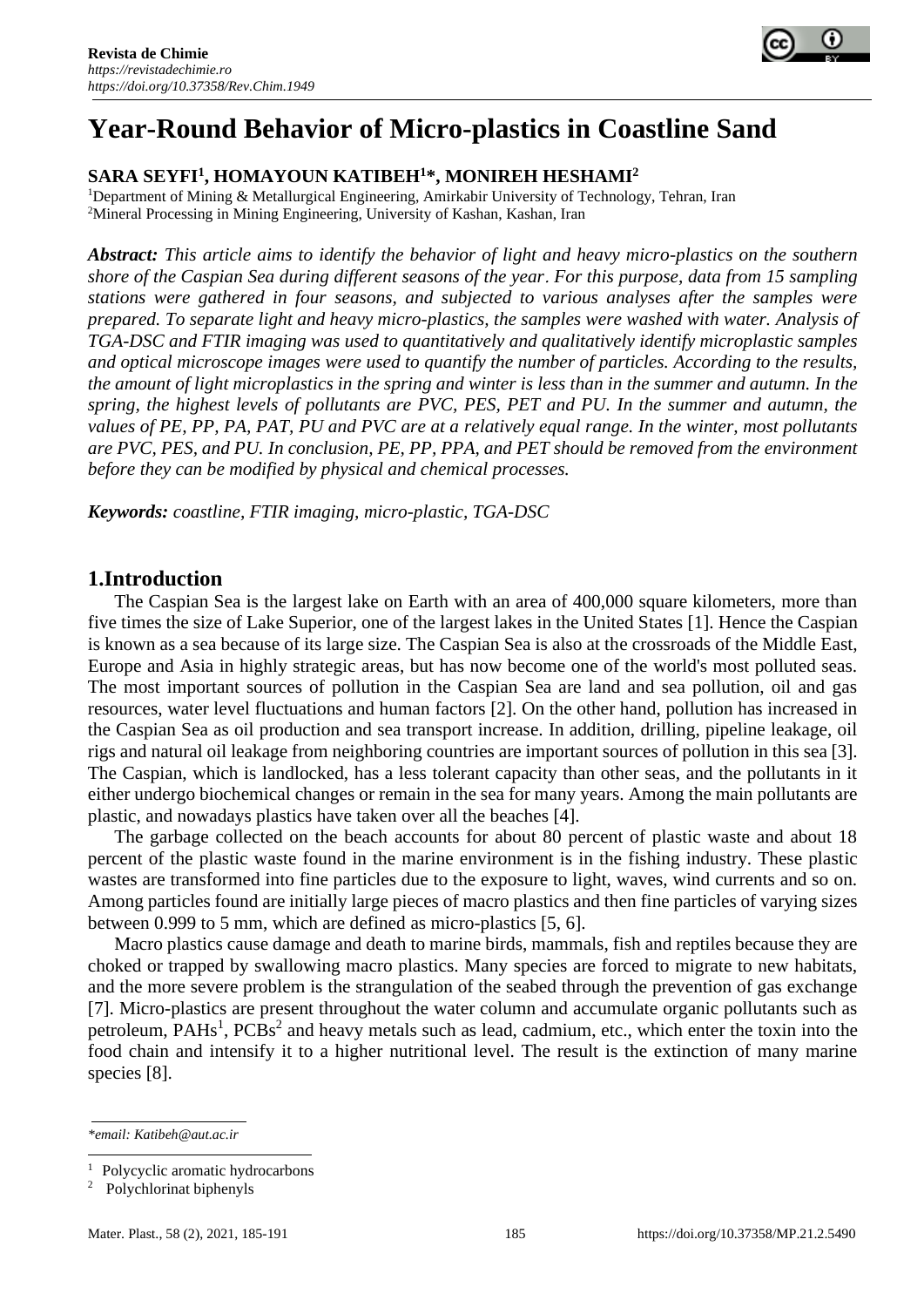

Due to the adverse effects of micro-plastics on marine ecosystems, the aim of this project is to investigate the distribution of micro-plastics in sediments of the southern coast of the Caspian Sea.

## **2.Materials and methods**

In this study, soil samples were taken from the coastline in Gilan province, south of the Caspian Sea in four different seasons of 2019. Three main strategies for micro-plastic sampling are identified. These three strategies are: selective sampling, mass sampling, and reduced volume [9]. Sedimentary samples are taken from the top of the tidal line on sandy beaches. There are four main steps for processing samples, namely density separation, filtration, screening and visual sorting. In this method, shape, type, stage of degradation and color of micro-plastics are considered as criteria for their identification [10].

In this study, the samples are first passed through a 10 mesh sieve because the aim of the present study is to evaluate micro*-*plastics. These samples were studied under an optical microscope. The number of micro*-*plastic parts observed per 100 grams of sample for each sampling station is specified.A quanta 250 scanning electron microscope was used to study the number of micro-plastics in the soil. Figure 1 shows examples of microscopic images obtained. The observed micro-plastic parts are in the form of fragments, fibers, foams and films.

After identifying the number of micro-plastics in the samples, the samples were washed with water and without any external force. The micro-plastics that floated in the water were identified as light microplastics. The remaining micro-plastics in the soil were identified as heavy micro-plastics. After determining the amount of pollutants in each season, we need to identify the type of pollutants. This means we need to know the exact types of plastic in each part. TGA-DSC analysis was used for this purpose. FTIR imaging was used to confirm the TGA-DSC results and to obtain the exact values of each type of micro-plastic.



**Figure 1.** Optical microscope image of typical micro-plastic particles with different shapes

To study micro-plastic identification and quantification, a Fourier Transform Infrared (FTIR) imaging system was used which is comprised of an Agilent Cary 620 FTIR microscope coupled to an Agilent Cary 670 FTIR spectrometer. A TGA-DSC from Netzsch was used that was equipped with a Pt/Rh crucible with lead. The samples were heated from 25 to 600 °C in a streaming nitrogen atmosphere to suppress oxidation.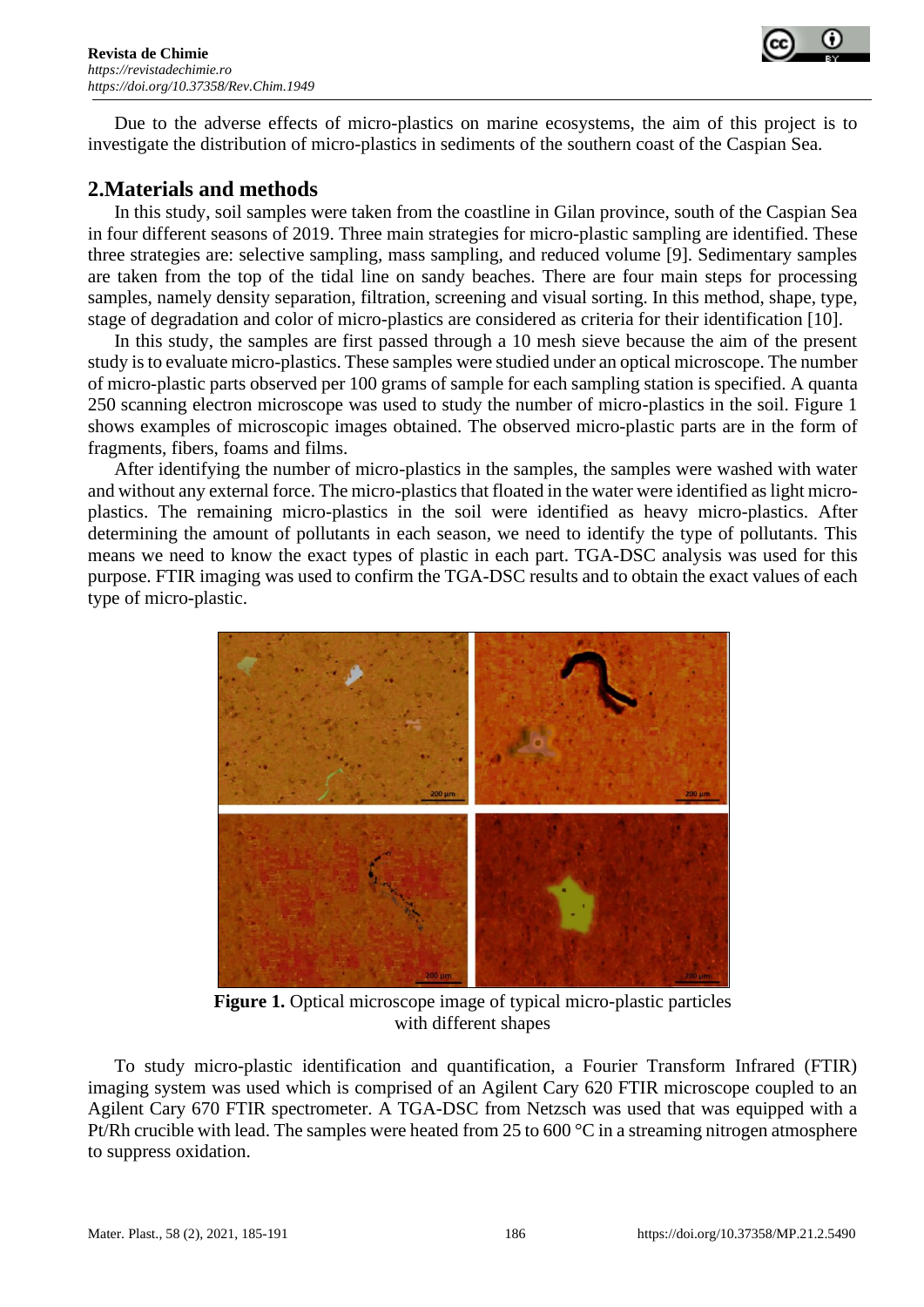

## **3.Results and discussions**

According to the results of microscopic studies, the number of micro-plastic particles per 100 grams of sample for 15 sampling stations and during four seasons is shown in Figure 2. The results show that the highest amount of micro-plastic contamination was in the summer and then autumn and the lowest was in the winter. The samples were then washed with water. Contaminants that floated in water during a simple wash process were labeled as light micro-plastics. The remaining micro-plastics were considered heavy micro-plastics because they did not float in water [11].



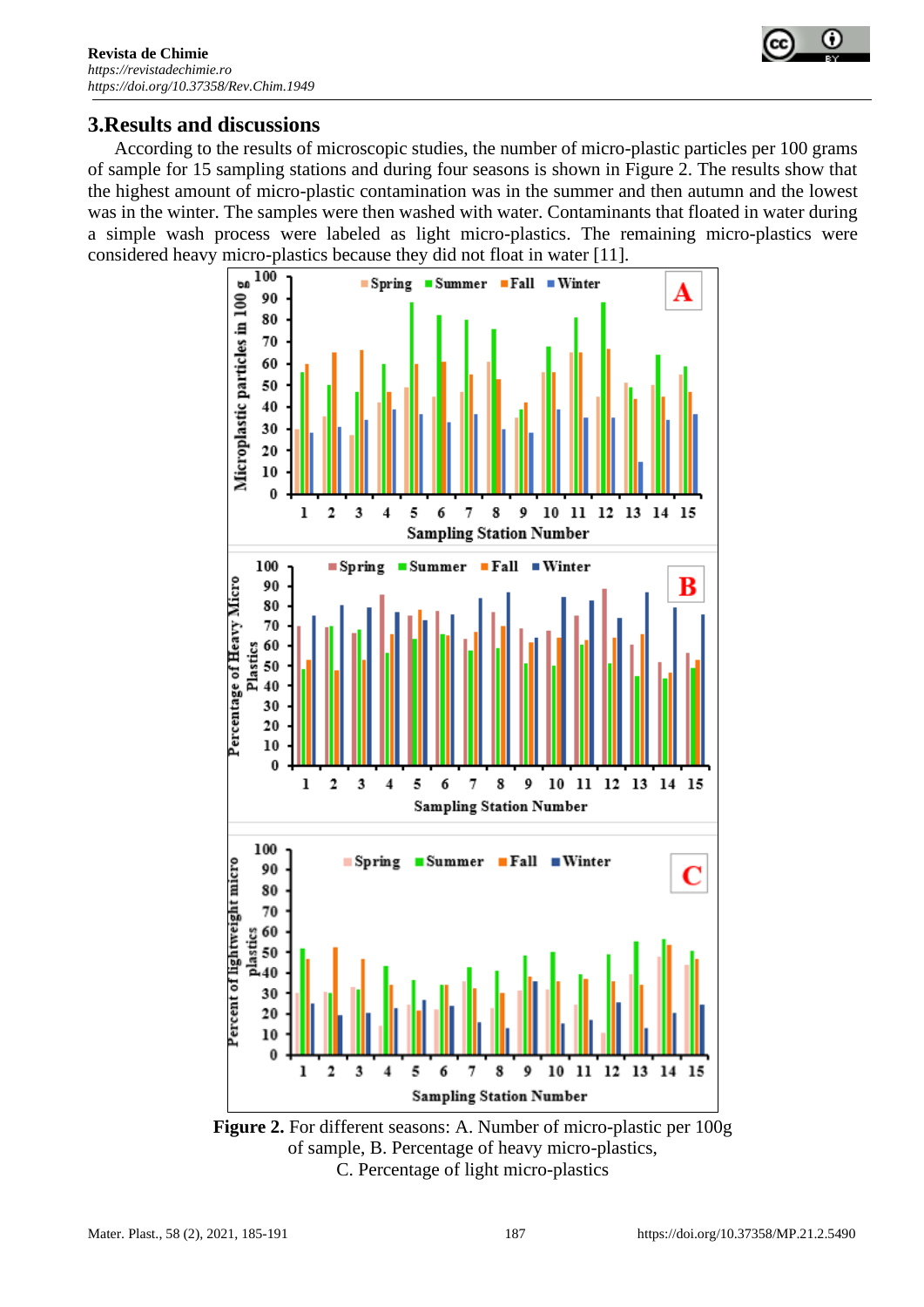

As diagrams b and c in Figure. 2 show, the highest percentage of micro-plastics in all seasons is heavy plastic. However, there is a significant difference in the percentage of light and heavy microplastics in the springs and winter. In these two seasons, heavy micro-plastics are much more than light micro-plastics. There is a similar trend in the summers and autumn, but to a lesser extent. Table 1 provides a better understanding of these differences.

|                                                     | Spring | Summer | Autumn | Winter |
|-----------------------------------------------------|--------|--------|--------|--------|
| Percentage of heavy micro-plastics                  | 70.4   | 56     | 61.3   | 78.6   |
| Percentage of lightweight micro-<br><b>plastics</b> | 29.6   | 44     | 38.7   | 21.4   |





**Figure 3.** TGA-DSC analysis charts for light and heavy micro-plastic samples A. Spring, B. Summer, C. Autumn and D. Winter

One way to more accurately identify micro-plastics is by implementing the TGA-DSC test [12]. According to the results obtained in the TGA-DSC test for light and heavy micro-plastic samples in each season of the year presented in Figure 3, the composition of the micro-plastic is shown in Table 2.

These results only confirm the correct separation of light and heavy micro-plastics in the single-step washing process and contain an important point. There is no PE in lightweight winter samples. This means that some pollutants have been removed in the winters, and based on the results of Table 1, it can be seen that there are many changes in the amount of pollutants in different seasons. We need to look at these changes quantitatively and with precision, so we use the FTIR imaging to better understand these changes over the seasons [13].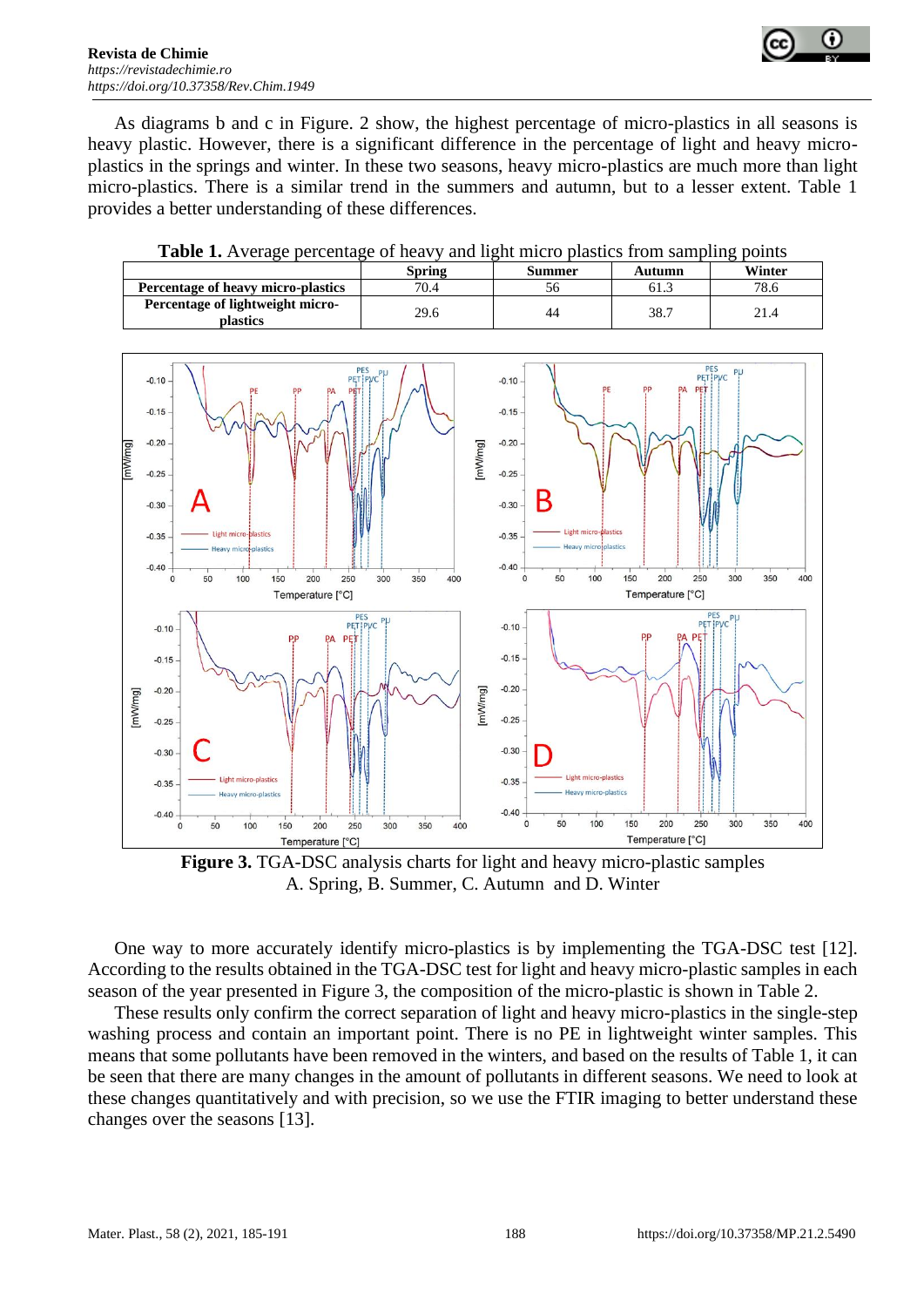| <b>Table 2.</b> TOA-DSC lest of fillcro-plastic samples in each season |                                                                          |                              |  |
|------------------------------------------------------------------------|--------------------------------------------------------------------------|------------------------------|--|
| <b>Season</b>                                                          | <b>Heavy micro-plastics</b>                                              | <b>Light micro-plastics</b>  |  |
| <b>Spring</b>                                                          | PET <sup>3</sup> , PES <sup>4</sup> , PVC <sup>5</sup> , PU <sup>6</sup> | $PE7$ , PA $8$ , PET, PP $9$ |  |
| <b>Summer</b>                                                          | PET, PES, PVC, PU                                                        | PE, PA, PET, PP              |  |
| Autumn                                                                 | PET, PES, PVC, PU                                                        | PE, PA, PET, PP              |  |
| Winter                                                                 | PET, PES, PVC, PU                                                        | PA, PET, PP                  |  |

| <b>Table 2.</b> TGA-DSC test of micro-plastic samples in each season |  |  |
|----------------------------------------------------------------------|--|--|
|                                                                      |  |  |

For this reason, the FTIR imaging was performed to more accurately determine the types of microplastics in different samples. Performing this analysis along with TGA-DSC analysis can provide more verified and reliable results.

Since the results of the analysis included different types of plastics in the sample and the expression of all its types was very complicated and misleading, in this study we have included only the samples whose value is more than one percent. The results of this study are shown in Figure 4 and Table 2.



**Figure 4.** FTIR imaging for micro-plastic samples A. Spring, B. Summer, C. Autumn and D. Winter

- $3$  Polyethylene terephthalate
- Polyethersulfone
- <sup>5</sup> Polyvinyl chloride
- $6$  Polyurethane
- Polyethylene
- <sup>8</sup> Polyamide/Nylon<br><sup>9</sup> Polypropylene
- Polypropylene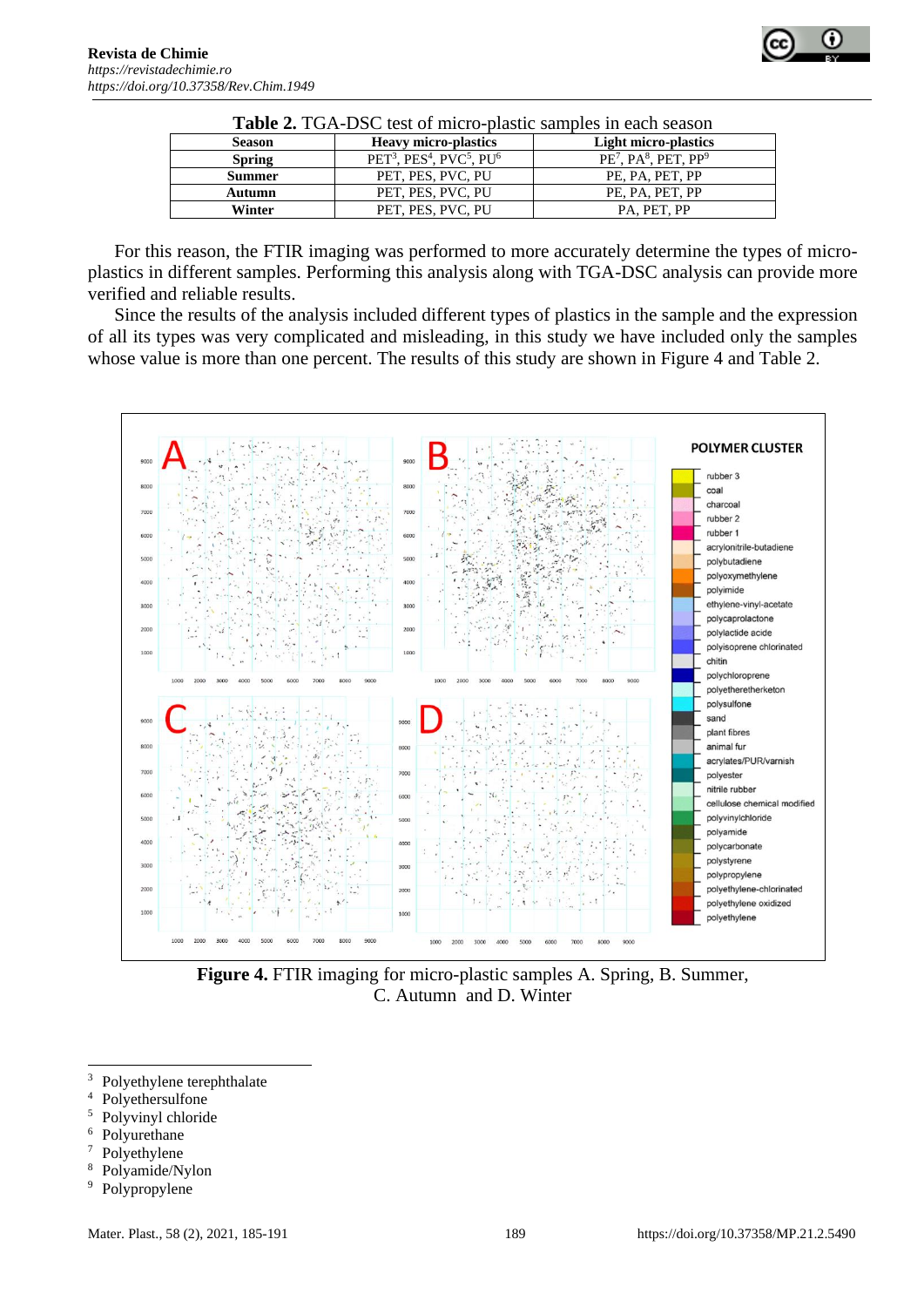| <b>Season</b>     |               |               |        |        |
|-------------------|---------------|---------------|--------|--------|
|                   | <b>Spring</b> | <b>Summer</b> | Autumn | Winter |
| MP type           |               |               |        |        |
| PE                | 6.12          | 10.14         | 7.44   | 3.19   |
| $\bf PP$          | 7.16          | 9.15          | 9.95   | 2.66   |
| PA                | 4.43          | 9.44          | 9.12   | 5.12   |
| <b>PET</b>        | 13.67         | 7.50          | 8.89   | 6.25   |
| PU                | 11.94         | 7.18          | 8.21   | 16.17  |
| <b>PES</b>        | 15.02         | 6.45          | 12.01  | 19.12  |
| <b>PVC</b>        | 19.16         | 7.03          | 14.10  | 21.37  |
| POM <sup>10</sup> | 1.11          | 1.03          | 1.01   | 2.01   |
| $PL^{11}$         | 1.06          | 2.36          | 2.03   | 1.09   |
| PS <sup>12</sup>  | 1.12          | 1.72          | 1.09   | 1.43   |
| EP <sup>13</sup>  | 1.40          | 1.46          | 1.23   | 1.28   |
| <b>Total</b>      | 82.19         | 70.26         | 75.08  | 79.69  |

| <b>Table 3.</b> FTIR imaging results of micro-plastic samples in each season |  |
|------------------------------------------------------------------------------|--|
|------------------------------------------------------------------------------|--|

## **4.Conclusions**

Various studies have shown that the amounts of micro-plastics in sediments, coastal sand and soil are completely different in different places. This study concluded that the amount of micro-plastics also varies at different times.

The results of this study showed that various factors such as the change of seasons, precipitation and type of micro-plastics affect the temporal variation of the frequency of micro-plastics.

In the winter and spring, as the volume of precipitation increases, it washes out light micro-plastics from the soil, and takes them to the sea. As a result, the percentage of light micro-plastics in these two seasons decreases, and what remain in the soil are heavy micro-plastics. But in the autumn and summer, the difference less significant.

In the spring, the highest levels of pollutants are PVC, PES, PET and PU, respectively. In the summer, the values of PE, PP, PA, PAT, PU and PVC are in a relatively equal range. In the autumn, as in the summer, most pollutants are relatively even. In the winter, most of the pollutants are PVC, PES, and PU.

Given that the levels of pollutants PE, PP, PA, and PET are less than other seasons in the winter and to some extent in the spring, we conclude that these pollutants are washed away by the rains in these seasons and are transferred to the sea.

If local authorities are looking for a means to solve the problem of micro-plastics in a given area, the contaminants of PE, PP, PPA, and PET should be removed from the environment before they can be modified by physical and chemical processes. This means that these contaminants are still present when they are still macro-plastic. Therefore, it is important to identify the source of these pollutants.

Based on the experience gained from this study, we think that other factors such as soil organisms, sunlight, soil chemical composition, chemical composition of water, and wind rate affect micro-plastic changes in soil and these parameters need further investigation.

#### **References**

1.MOHEBBI, M., MAHMOODI, M., WOLFE, R., NOURIJELYANI, K., MOHAMMAD, K., ZERAATI, H., FOTOUHI, A., (2008), Geographical spread of gastrointestinal tract cancer incidence in the Caspian Sea region of Iran: spatial analysis of cancer registry data. *BMC cancer*, *8*(1), 137.

<sup>10</sup> Polyoxymethylene

<sup>&</sup>lt;sup>11</sup> Plastic lumber

<sup>12</sup> Polystyrene

<sup>13</sup> Ethylene propylene